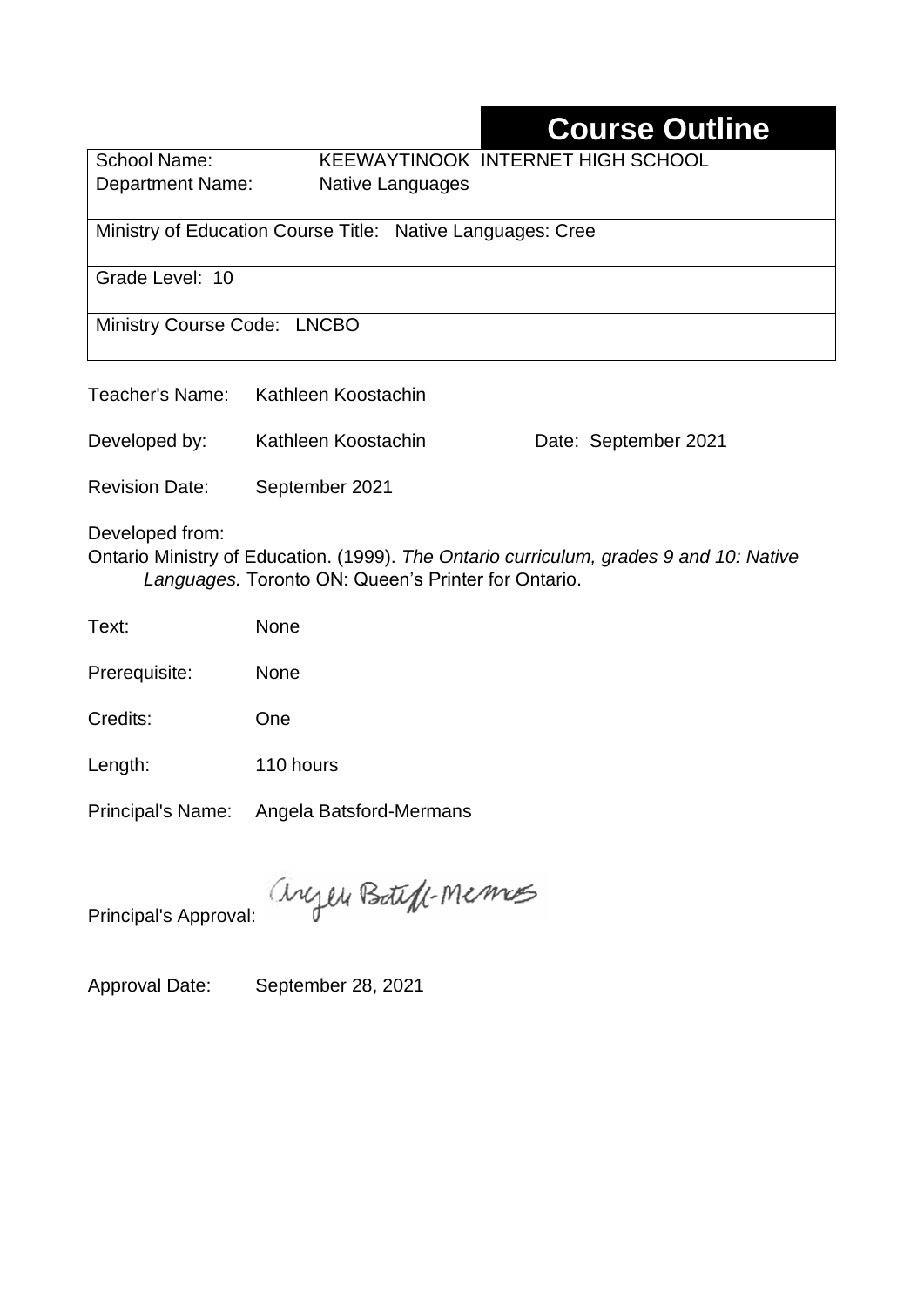# *Course Description/Rationale*

This course will enable students to experience the unique respect for life that permeates Native languages and cultures. Students will expand their vocabulary and knowledge of phrases and expressions, using them in simple dialogues, narrative writing, grammatical constructions, and reading, and to exchange information electronically. This course is open to any student who has successfully completed at least four years of elementary Native languages study, has successfully completed NL1, or demonstrates the required proficiency.

# *Overall Curriculum Expectations*

### **Oral Communication**

- Demonstrate a range of listening skills;
- Converse on familiar topics in structured and open-ended situations;
- Demonstrate an understanding of language structures and vocabulary in a variety of texts;
- Demonstrate an understanding of Native oral traditions (e.g., Native legends, stories, songs, histories);
- Use information technology to communicate in a Native language.

### **Reading**

- Read passages on familiar topics and infer the meaning of new words and language patterns in those passages;
- Identify language patterns and vocabulary that have been learned through oral work;
- Read for pleasure or information;
- Demonstrate comprehension of a variety of reading materials;
- Use information technology to communicate in a Native language.

#### **Writing**

- Use a variety of language patterns and vocabulary accurately;
- Create a variety of written works, expressing ideas clearly;
- Demonstrate accuracy in writing and a knowledge of linguistic conventions;
- Use information technology to communicate in a Native language.

## *Course Content*

| <b>Unit</b>                             |       | Length    |
|-----------------------------------------|-------|-----------|
| 1. Introduction to Cree Language        |       | 27 hours  |
| 2. People                               |       | 26 hours  |
| 3. Arts                                 |       | 21 hours  |
| 4. Land and Animals                     |       | 27 hours  |
| 5. Media Works / Communications Project |       | 9 hours   |
|                                         | Total | 110 hours |

# *Unit Descriptions*

### **Unit 1 – Introduction to Cree Language**

In this unit, Students expand their vocabulary through the review of syllabic and roman orthography and use of basic Cree greetings. Throughout this course, the language structure (e.g., verbs, nouns, pronouns, particles, sentences) is used in a progressively more difficult format. Students are encouraged to use several forms of computer technology and production to communicate in the classroom and community.

#### **Unit 2 – People**

In this unit, students become familiar with the local vocabulary that is related to the community. They learn about "all in relation". Students learn about the Good Mind and Leading the Good Life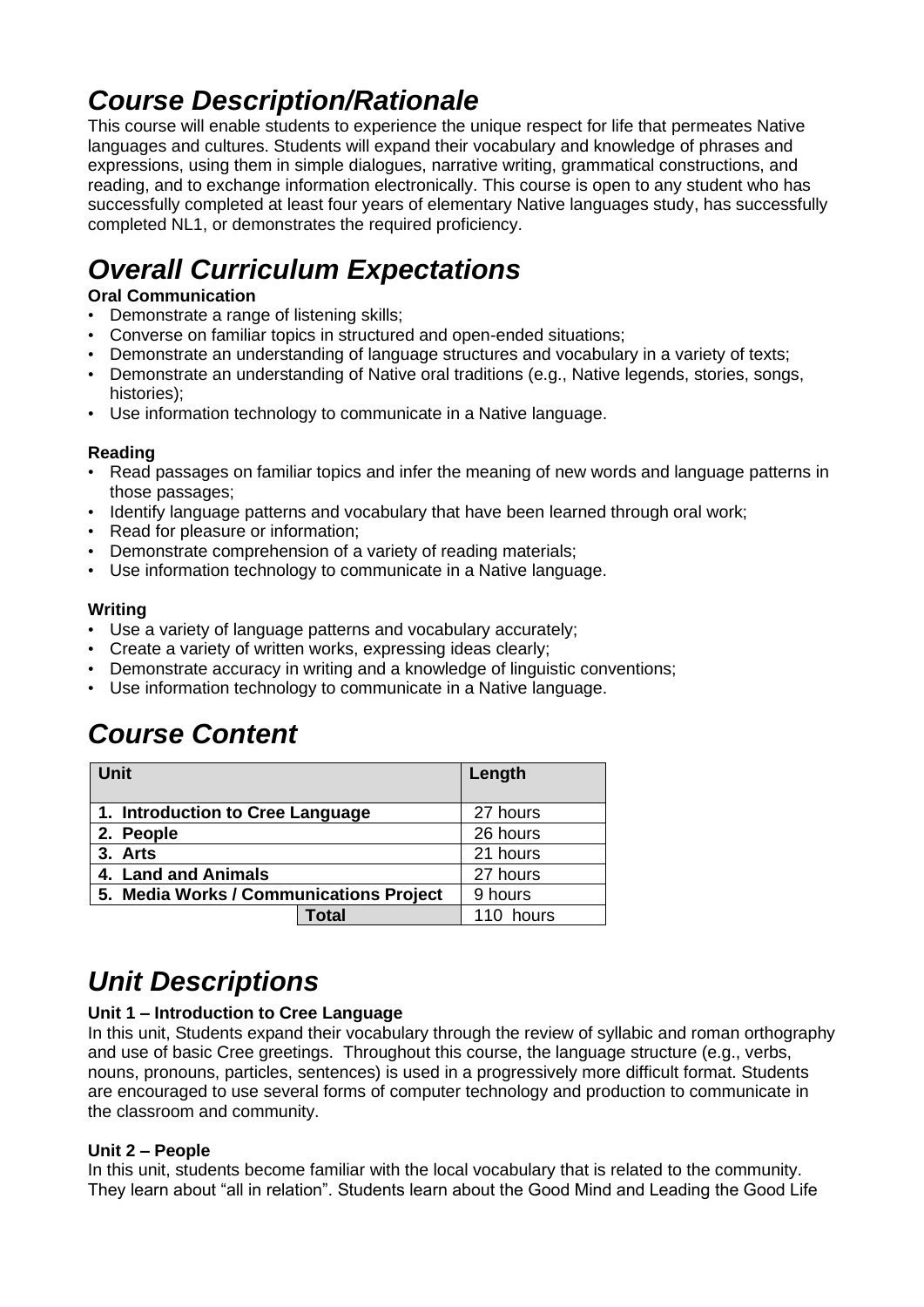activities that demonstrate appreciation of other cultures and employ coping mechanisms for self and others. Students focus on values, traditional teachings, and the traditional life circle and how these connect to the development of a balanced lifestyle, both in personal growth and relationships. Students continue to demonstrate their oral, writing, and reading skills through the use of creative projects such as actively participating with land-based activities or creating multimedia. Throughout this course, the language structure (e.g., verbs, nouns, pronouns, particles, sentences) is used in a progressively more difficult format.

#### **Unit 3 – Art**

In this unit, students develop vocabulary and language skills through Native art forms while they acquire an appreciation of Native culture and history. Through the experience of hands-on activities, which may include painting, drawing, sculpting, or storytelling, students make connections to Native culture, values, and philosophies. A sense of personal identity emerges as students interact and communicate with others in their Native language while using art to make connections to their values and beliefs such as how to respect the land and respecting animals, and stewardship.

#### **Unit 4 – Land and Animals**

In this unit, students learn about the stewardship of the natural world from a Native perspective. Experiential and tactile activities provide students with a unique understanding of all peoples' connection to land and its relations. Students study basic vocabulary related to land and animals and how they are used locally and in their community.

#### **Unit 5 – Communication Project**

This unit encompasses all that is learned in Units 1-4. The final product is a presentation that is individual and unique to each student. The final product will be an introduction of their community, and lifestyle. It will include all of the overall curriculum expectations, in written works, and oral communication. All of the steps in creating the project including the final product will be evaluated. The project will utilize language in a way that satisfies all strand requirements, including a component of media communication.

## *Teaching/Learning Strategies*

This course is organized into an eight-week series of lessons and activities that is presented to students in remote northern communities via the internet. The eighth week is used for course consolidation, review, and the final examination. Teacher and students communicate over the internet through timely activity feedback, emails, messages, video and audio calls. Classroom mentors assume the role of liaison between the teacher and student while also supporting a holistic approach to motivate, engage and support each individual student.

A variety of strategies will be used in the online delivery of this course. Some instructional strategies include:

- Direct instruction (on-line lecture)
- Descriptive feedback on Moodle and collaborating with on-site mentors.
- Audio Recordings with given feedback
- Discussion with students and on-site mentors
- Cooperative learning
- Guided-learning
- Constructing dialogues
- Word vocabulary sound clips
- Conversation duos
- Creating a storyboard
- Feedback comments
- Grammar exercises
- Illustrating constructed dialogues
- Independent study
- Knowledgeable community people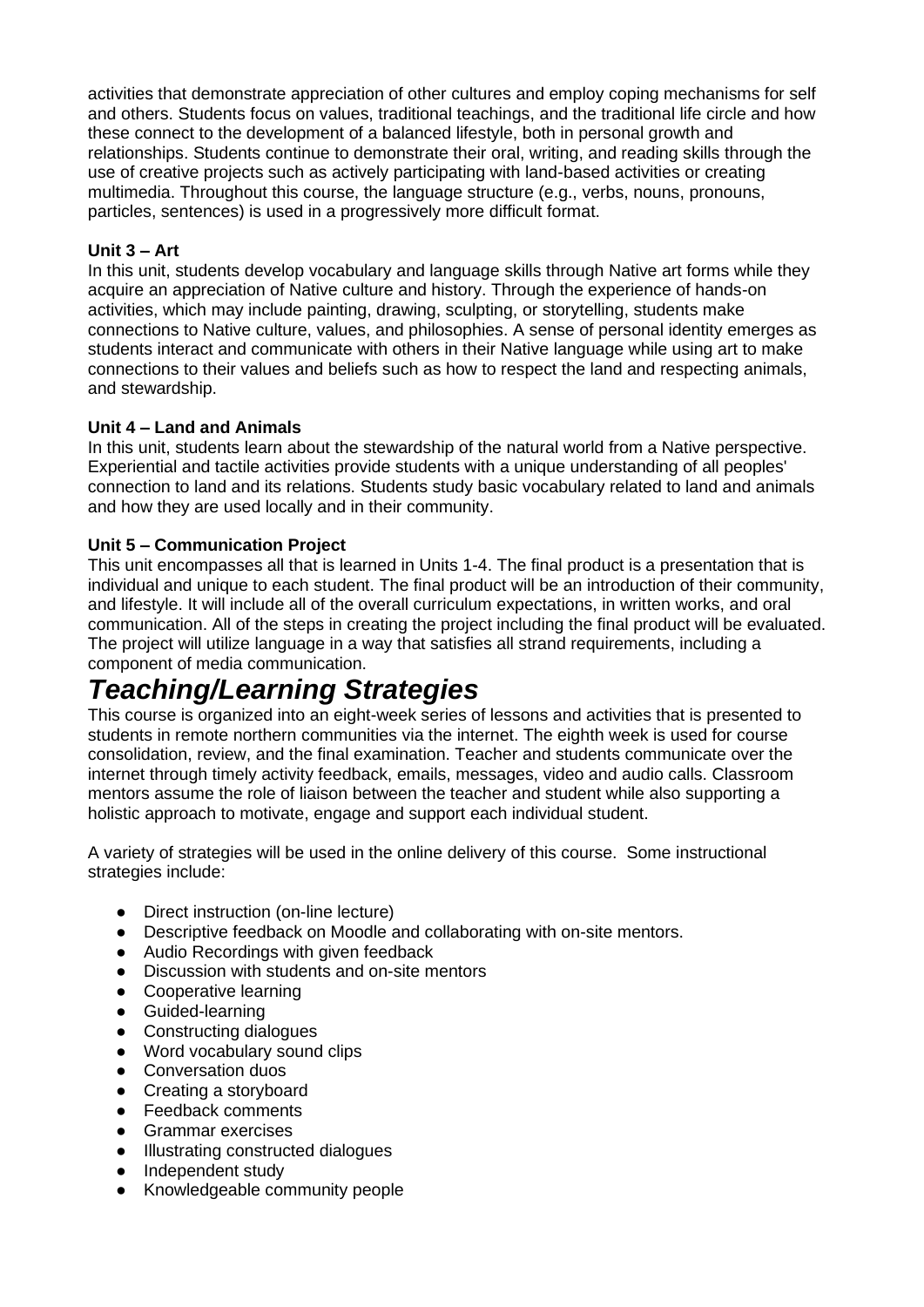- Lexicon chart
- Lexicon/word list development
- Media videos (legends)
- Word games
- Online dictionaries
- Oral presentation-audio recording
- Personal word lists
- Practical exercises
- Researching the internet
- Reading
- Storytelling and story writing
- Syllabic (vowel) sound chart
- Translation exercises
- Vocabulary lists for word development
- Instructor's audio recordings
- Student sound recording (oral communication)
- Structured discussion in student activities
- KOBE Learning Language Apps
- Students have the option to incorporate Land-based and cultural activities.
- Students have the option to do their oral recordings with fluent language speakers or members of their community.
- HP5 interactive lessons to enhance student learning engagement

Learning goals will be discussed at the beginning of each assignment and success criteria will be provided to students. The success criteria are used to develop the assessment tools in this course, including rubrics and checklists.

## *Evaluation*

The final grade will be determined as follows (Ontario Ministry of Education, 2010):

- Seventy per cent of the grade will be based on evaluation conducted throughout the course. This portion of the grade should reflect the student's most consistent level of achievement throughout the course, although special consideration should be given to more recent evidence of achievement.
- Thirty percent of the grade will be based on a final evaluation administered at or towards the end of the course. This evaluation will be based on evidence from one or a combination of the following: an examination, a performance, an essay, and/or another method of evaluation suitable to the course content. The final evaluation allows the student an opportunity to demonstrate comprehensive achievement of the overall expectations for the course (p. 41).

Ontario Ministry of Education. (2010). *Growing success: Assessment, evaluation and reporting in Ontario schools*. Toronto ON: Queen's Printer for Ontario.

| Type of<br><b>Assessment</b> | Category                    | <b>Details</b>                                                                                                                                                                                                                                                   | Weigh<br>ting<br>(%) |
|------------------------------|-----------------------------|------------------------------------------------------------------------------------------------------------------------------------------------------------------------------------------------------------------------------------------------------------------|----------------------|
| Term Work<br>(70%)           | Knowledge/<br>Understanding | Knowledge of the required linguistic elements<br>(grammar, vocabulary, spelling, derivatives)<br>Understanding of materials read (e.g., passages,<br>texts, resource materials)<br>Understanding of relationships between the Native<br>culture and the language | 14                   |
|                              | Thinking                    | Critical and creative thinking skills<br>Inquiry skills (e.g., formulating questions;<br>planning; selecting strategies and resources;                                                                                                                           | 10                   |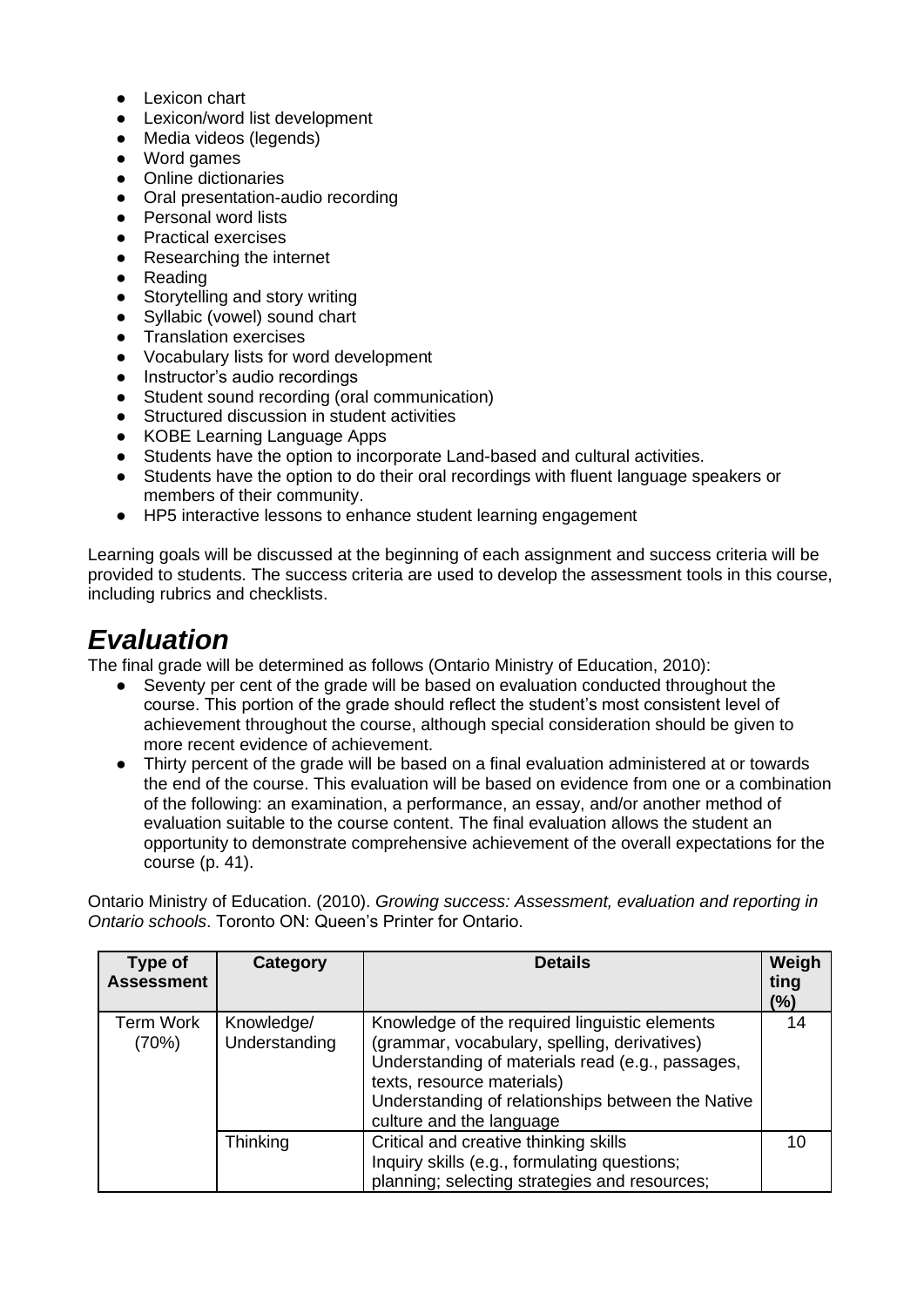|            |               | analysing and interpreting information; forming<br>conclusions)                                                                                                                                                                                                                    |                |
|------------|---------------|------------------------------------------------------------------------------------------------------------------------------------------------------------------------------------------------------------------------------------------------------------------------------------|----------------|
|            | Communication | Communication of information and ideas (orally<br>and in writing)<br>Use of symbols and visual images<br>Use of language (grammar, vocabulary, including<br>special terminology)<br>Communication for different audiences and<br>purposes<br>Use of various forms of communication | 23             |
|            | Application   | Application of ideas and skills in familiar contexts<br>Transfer of concepts, skills, and procedures to<br>new contexts<br>Application of procedures, equipment, and<br>technology                                                                                                 | 24             |
| Final      | Culminating   | Knowledge/Understanding                                                                                                                                                                                                                                                            | 3              |
| Evaluation | Activity      | Thinking                                                                                                                                                                                                                                                                           | $\overline{2}$ |
| (30%)      | (15%)         | Communication                                                                                                                                                                                                                                                                      | 5              |
|            |               | Application                                                                                                                                                                                                                                                                        | 5              |
|            | Exam          | Knowledge/Understanding                                                                                                                                                                                                                                                            | 3              |
|            | (15%)         | Thinking                                                                                                                                                                                                                                                                           | $\overline{2}$ |
|            |               | Communication                                                                                                                                                                                                                                                                      | 5              |
|            |               | Application                                                                                                                                                                                                                                                                        | 5              |
|            |               | <b>TOTAL</b>                                                                                                                                                                                                                                                                       | 100            |

## *Assessment/Evaluation Strategies*

A variety of assessment and evaluation methods, strategies and tools are required as appropriate to the expectation being assessed. These include diagnostic, formative, and summative within the course and within each unit.

Assessment *for* learning and assessment *as* learning is obtained through a variety of means, including the following:

- Ongoing descriptive feedback
- Self-assessment (eq. individual goal setting)
- Mentor observations
- Conversations with student on a regular basis to verbalize observations, ask questions, and clarify understanding
- Use of H5P interactives and KOBE Languages Apps

Evidence of student achievement (assessment *of* learning) is collected from various sources, including the following:

- Ongoing observations of most consistent work, with consideration given to most recent work
- Conversations with students
- Performance tasks (e.g. constructed dialogues, presentations, voice recordings, demonstrations, written and oral dialogues with pronunciation and usage)
- Summative unit activities
- Student proficiency in oral, reading, and written responses and dialogues demonstrations in written and oral dialogues with pronunciation and usage
- Culminating activity
- Exam.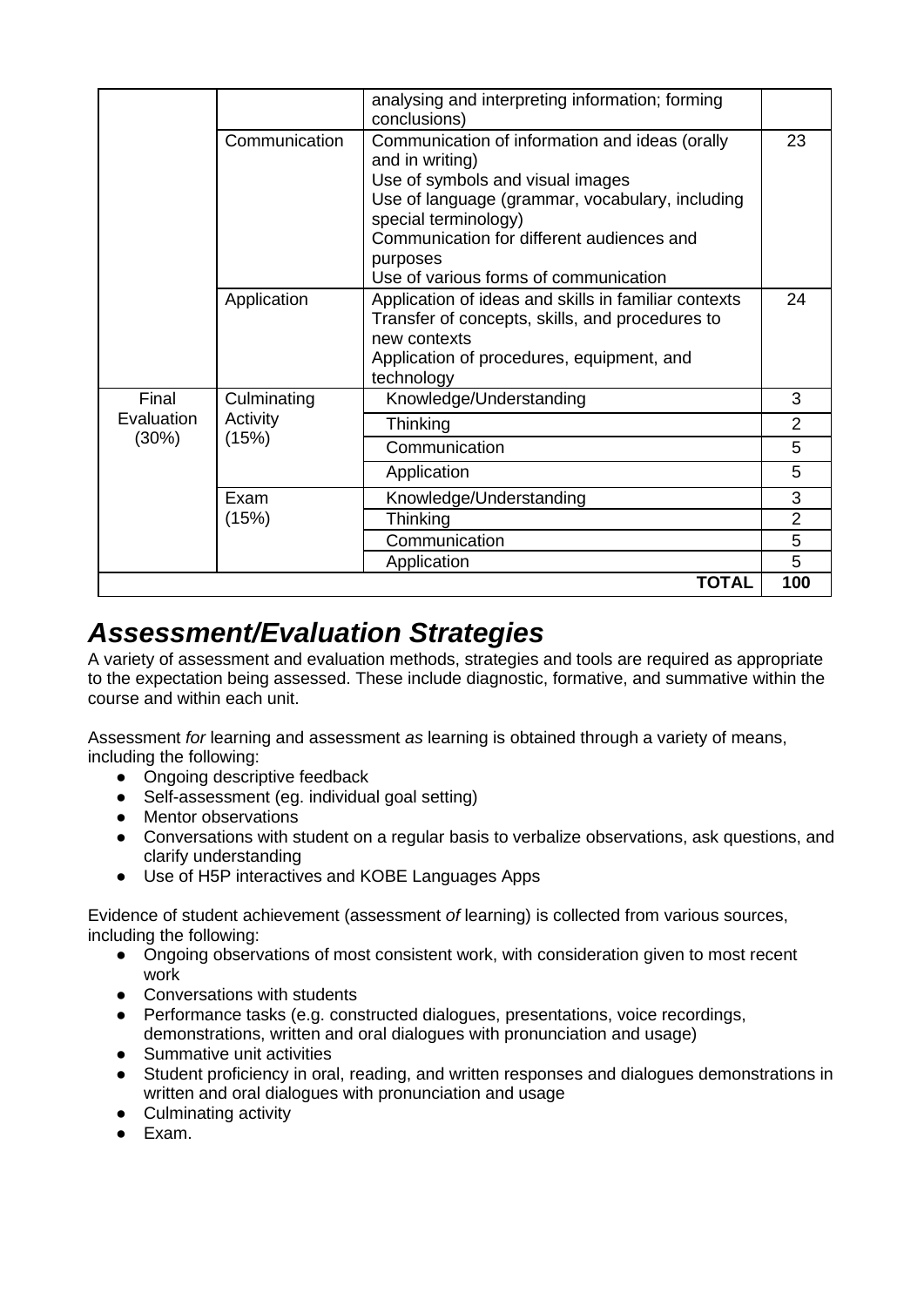The Ministry of Education's 2010 document, *Growing Success*, outlines the seven fundamental principles that guide best practice in the assessment and evaluation of students. KiHS teachers use practices that:

- are fair, transparent, and equitable for all students;
- support all students, including those with special education needs, those who are learning the language of instruction (English or French), and those who are First Nation, Métis, or Inuit;
- are carefully planned to relate to the curriculum expectations and learning goals and, as much as possible, to the interests, learning styles and preferences, needs, and experiences of all students;
- are communicated clearly to students and parents at the beginning of the course and at other points throughout the school year or course;
- are ongoing, varied in nature, and administered over a period of time to provide multiple opportunities for students to demonstrate the full range of their learning;
- provide ongoing descriptive feedback that is clear, specific, meaningful, and timely to support improved learning and achievement;
- develop students' self-assessment skills to enable them to assess their own learning, set specific goals, and plan next steps for their learning (p.6).

### *Resources*

MacKenzie, M. (2007). *Wasaho ininîwimowin masinahikan / Wasaho Ininîwimowin dictionary (Fort Severn cree)*. Kwayaciiwin Education Resource Centre.

Ontario Ministry of Education. (n.d.). *Indigenous education strategy.* <http://www.edu.gov.on.ca/eng/aboriginal/>

Ontario Ministry of Education. (1997). Omushkego Cree syllabic project: Final report. [http://resources.atlas](http://resources.atlas-ling.ca/media/Omushkego_Cree_Syllabic_Project_Final_Report_1996.pdf)[ling.ca/media/Omushkego\\_Cree\\_Syllabic\\_Project\\_Final\\_Report\\_1996.pdf](http://resources.atlas-ling.ca/media/Omushkego_Cree_Syllabic_Project_Final_Report_1996.pdf)

- Ontario Ministry of Education. (1999). *The Ontario curriculum, grade 9 and 10: Native languages.* <http://www.edu.gov.on.ca/eng/curriculum/secondary/nativelang910curr.pdf>
- Ontario Ministry of Education. (2002). Native languages: A support document for teaching of language patterns.<http://www.edu.gov.on.ca/eng/document/curricul/ojibwe.pdf>
- Ontario Ministry of Education. (2010). *Growing success: Assessment, evaluation and reporting in Ontario schools*.<http://www.edu.gov.on.ca/eng/policyfunding/growSuccess.pdf>
- Ontario Ministry of Education. (2014). *Achieving excellence: A renewed vision for education in Ontario.* Toronto ON: Queen's Printer for Ontario.
- Ontario Ministry of Education. (2016). *Ontario Schools, Kindergarten to Grade 12: Policy and Program Requirements.* <http://edu.gov.on.ca/eng/document/policy/os/index.html>

Toulouse, P.M. (2016). *What matters in Indigenous Education: Implementing a vision committed to holism, diversity and engagement.* [https://peopleforeducation.ca/wp](https://peopleforeducation.ca/wp-content/uploads/2017/07/MWM-What-Matters-in-Indigenous-Education.pdf)[content/uploads/2017/07/MWM-What-Matters-in-Indigenous-Education.pdf](https://peopleforeducation.ca/wp-content/uploads/2017/07/MWM-What-Matters-in-Indigenous-Education.pdf)

Weesk, A. (2003). *I speak Omushkego Cree*. Ojibway and Cree Cultural Centre.

## *Program Planning*

This course is offered to Indigenous students living in isolated, northern Ontario communities. It is offered by qualified teachers in a blended classroom with a balance of academic, wellness, land-